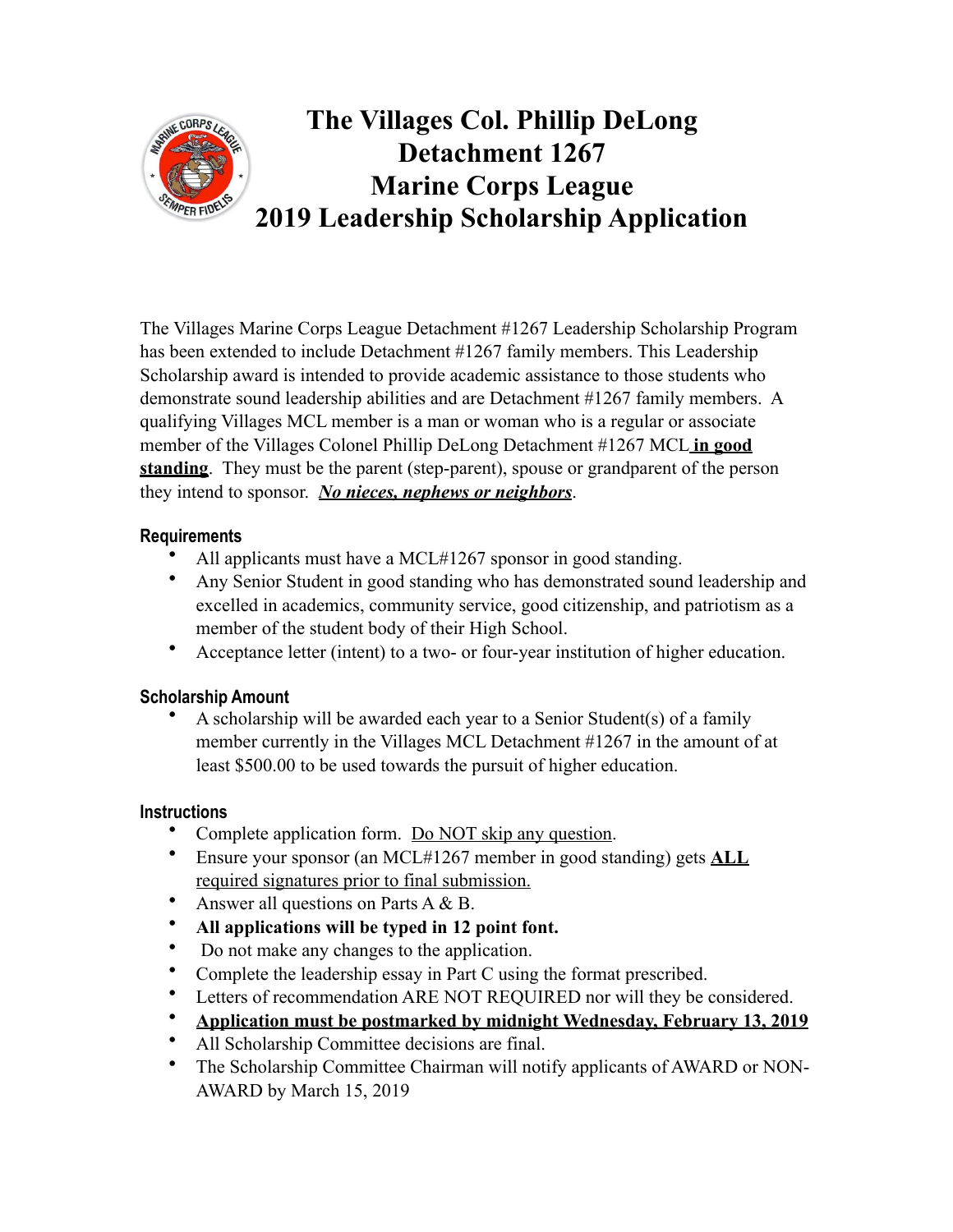#### **Attachments (please attach the following)**

• Letter of acceptance from a 2- to 4-year institution of higher education. If you do not have your letter of acceptance by the date this application is due, your Scholarship Coordinator can provide a letter of verification listing the schools you have applied to.

#### **Application Submission**

Completed application (and attachments) should be mailed to:

**Col. Phillip Delong Detachment 1267 Marine Corps League Scholarship Committee 11962 CR101, Suite 302 (PMB# 112) The Villages, FL 32162**

- **Deadline**: Application must be received by midnight **Wednesday, February 13, 2019**
- **Questions:** For more information, please email Fred Geier, [fgeier3360@comcast.net](mailto:fgeier3360@comcast.net), or call 352-751-2591.

#### **Part A – General MCL Scholarship 2018 Information**

#### **Section One - Student Information Form**

|                                           | Student Name: LAST MI                                                                                                 |  |
|-------------------------------------------|-----------------------------------------------------------------------------------------------------------------------|--|
|                                           |                                                                                                                       |  |
|                                           | <u> 1989 - Johann Harry Harry Harry Harry Harry Harry Harry Harry Harry Harry Harry Harry Harry Harry Harry Harry</u> |  |
|                                           | Phone Number:                                                                                                         |  |
|                                           |                                                                                                                       |  |
| Grade Point Average:                      |                                                                                                                       |  |
| College(s) applied to and cost to attend: |                                                                                                                       |  |
| 1)                                        |                                                                                                                       |  |
| 2)                                        |                                                                                                                       |  |
| 3)                                        | Cost per semester: \$                                                                                                 |  |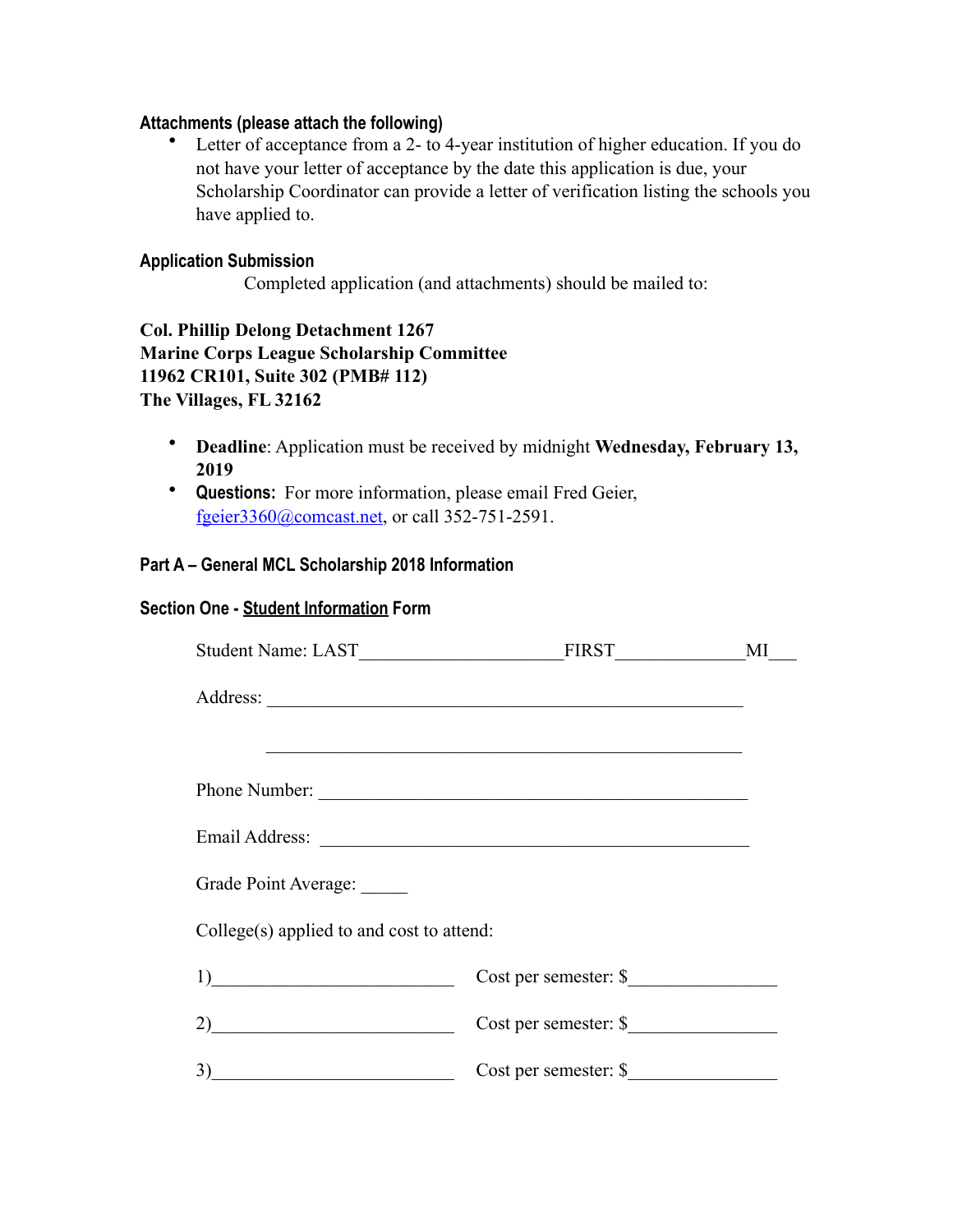### **Section Two – Sponsor Eligibility and Relationship to Applicant**

This section must be completed and signed by the sponsor. It must then be verified and signed by the MCL #1267 Detachment Officer in the next section. Should it occur that you are the sponsor and one of the indicated officers, then, you must appoint a qualified substitute to verify your eligibility as a sponsor.

### **Relationship to Applicant** (Circle One)

|  |                                     | Father Mother Grandparent Spouse Self                                                                                                                                                                                                                                                                 |  |  |    |  |
|--|-------------------------------------|-------------------------------------------------------------------------------------------------------------------------------------------------------------------------------------------------------------------------------------------------------------------------------------------------------|--|--|----|--|
|  |                                     |                                                                                                                                                                                                                                                                                                       |  |  | MI |  |
|  |                                     |                                                                                                                                                                                                                                                                                                       |  |  |    |  |
|  |                                     |                                                                                                                                                                                                                                                                                                       |  |  |    |  |
|  |                                     |                                                                                                                                                                                                                                                                                                       |  |  |    |  |
|  |                                     | Section Three - MCL Detachment #1267 Certification<br>(Must be signed by appropriate Officers or Designees) The Paymaster and Commandant<br>listed below certify that the sponsor is a member in good standing in The Villages<br>Colonel Phillip DeLong Detachment #1267 of the Marine Corps League. |  |  |    |  |
|  |                                     |                                                                                                                                                                                                                                                                                                       |  |  |    |  |
|  |                                     |                                                                                                                                                                                                                                                                                                       |  |  |    |  |
|  |                                     |                                                                                                                                                                                                                                                                                                       |  |  |    |  |
|  | Leadership Scholarship Application. |                                                                                                                                                                                                                                                                                                       |  |  |    |  |
|  |                                     |                                                                                                                                                                                                                                                                                                       |  |  |    |  |
|  |                                     | Name (Print Legibly)                                                                                                                                                                                                                                                                                  |  |  |    |  |
|  | <b>DETACHMENT ADDRESS:</b>          |                                                                                                                                                                                                                                                                                                       |  |  |    |  |

**Colonel Phillip DeLong Detachment #1267 11962 CR101, Suite 302 (PMB# 112) The Villages, FL 32162**